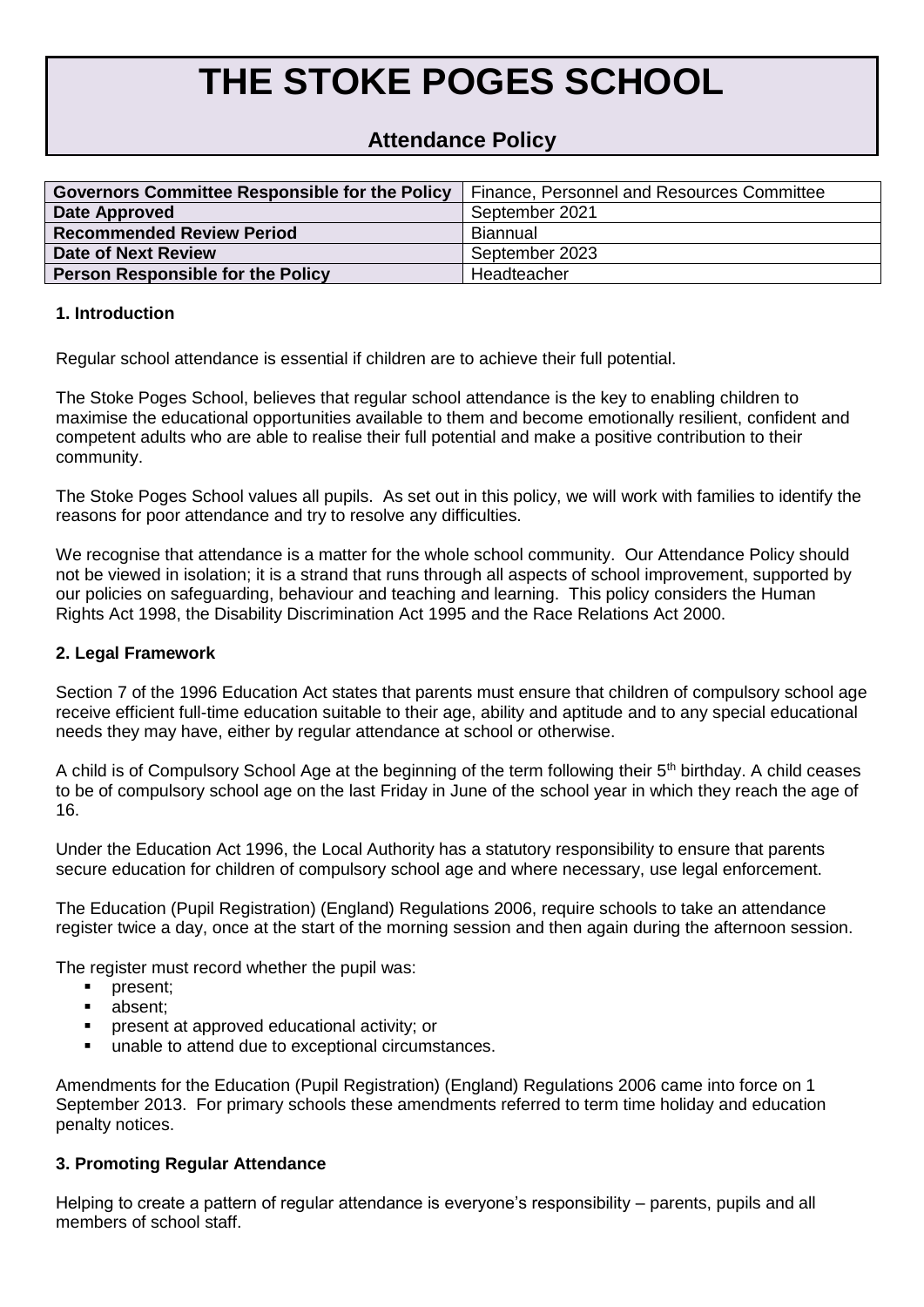To help us all to focus on this we will:

- Give parents/carers details of their child's attendance termly
- Give parents/carers details on attendance in our newsletters
- Report to parents/carers annually their child's attendance within the end of year report
- Contact parents/carers should their child's attendance fall below the school's target for attendance
- Celebrate good attendance by rewarding individual and class achievements

## **4. Categorising absence**

Where pupils of compulsory school age are recorded as absent, the register must show whether the absence is authorised or unauthorised.

Absence can only be authorised by the school and cannot be authorised by parents. All absences will be treated as unauthorised unless a satisfactory explanation for the pupil's absence has been received.

Parents should advise the school by telephone, School Gateway App or email of absence by 9am daily and provide the school with an expected date of return. Alternative arrangements will be agreed with non-English speaking parents/carers.

If the school is unclear as to why a child is absent by the close of the register a member of the office staff will telephone parents to seek an explanation. This will then be recorded and followed up.

Absence will be categorised as follows:

#### Illness

In most cases a telephone call, message via the School Gateway App or an email from the parent informing the school that their child is ill will be acceptable. Parents may be asked to provide medical evidence where there are repeated absences due to reported illness. This will usually be in the form of an appointment card, prescription etc.

#### Medical/Dental Appointments

Parents are advised where possible to make medical and dental appointments outside the school day. Where this is not possible, pupils should attend school for part of the day. Parents should show the appointment card to school.

#### **Other Authorised absence**

These will be treated on a case by case basis by the Headteacher and will only be authorised if the circumstances are exceptional, for example, service families taking holidays in term time will be considered as exceptional.

## Excluded (no alternative provision made)

Exclusion from attending school is counted as an authorised absence. The child's class teacher will plan for work to be sent home.

#### **Punctuality**

The school day starts after the gates close at 9.00am for all year groups. Poor punctuality is not acceptable. If a child misses the start of the day they can miss work and do not spend time with their class teacher getting vital information and news for the day. Late arriving pupils also disrupt lessons, can be embarrassing for the child and can also encourage absence. Good time keeping is a vital life skill which can help a child as they progress through their school life and out into the wider world.

#### **Late Arrival**

All children arriving after 9.00am **must be accompanied to the school Reception by the parent/carer**, where they will be asked to sign them in and provide a reason for lateness.

Lateness is monitored regularly. Where children have persistent lateness problems the parents will receive notification that their child's attendance is being monitored and if no improvement is noted a meeting is requested with the Headteacher.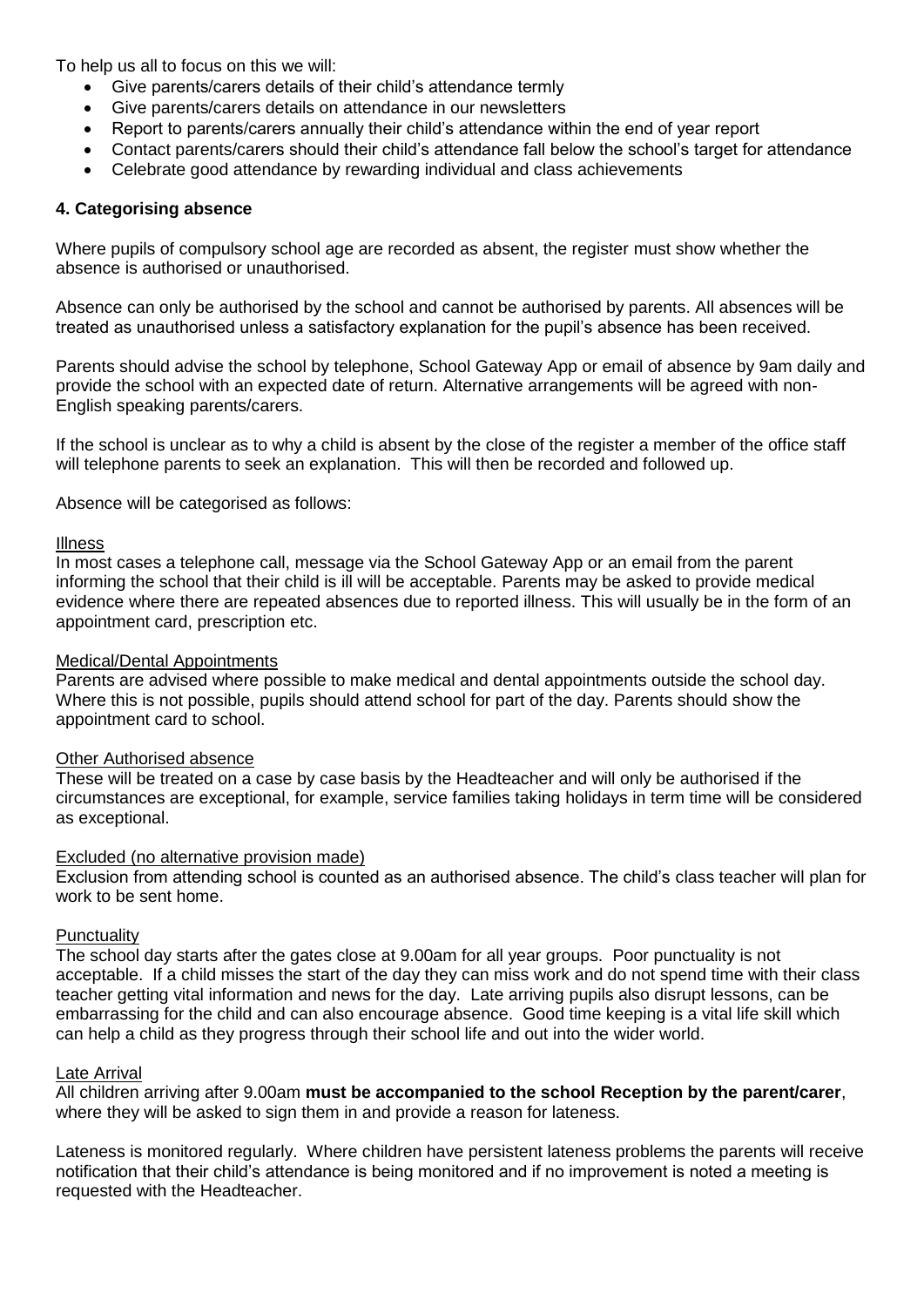## **Registration**

Registration begins at 9.00am. Pupils arriving after this time but before the register closes, will be marked as present but having arrived late. The register closes at 9.20am. Pupils arriving after the close of the register will be recorded as absent. This will not be authorised and will count as an absence for that session.

The absence will only be authorised if a satisfactory explanation for the late arrival can be provided, for example, attendance at a medical appointment.

The absence will be recorded as **unauthorised** if the pupil has arrived late after the registers close without justifiable cause, for example, if they woke up late or were waiting for their uniform to dry (Code U).

## Unauthorised absence

Absence will not be authorised unless parents have provided a satisfactory explanation that has been accepted as such by the school.

Examples of unsatisfactory explanations include:

- A pupil's/family member's birthday
- Shopping for uniform
- Having their hair cut
- Closure of a sibling's school for INSET (or other) purposes
- Couldn't get up / too tired for school
- Illness where the child is considered well enough to attend school
- Holidays taken within term time that do not fall under the category of exceptional circumstances

## Leave of Absence and Extended Leave

**The high court has confirmed that schools, not parents, authorise absence.** A student's attendance forms part of their official school record.

Parents do not have an automatic right to remove their child from school during term time for the purpose of a holiday and are strongly advised not to do so. Parents should be aware that if their child is absent for 10 school days they will miss 5% of their education during that academic year.

Parents wishing to take their child out of school during term time must send a written request to the Headteacher before arrangements are made. Documentary evidence of leave and return dates may be required in order to process your request. Retrospective requests will not be considered and therefore will result in the absence being categorised as unauthorised. Each request will be considered individually and will take the following factors into account:

- Length of the proposed leave
- Age of the pupil
- The pupil's general absence/attendance record
- Proximity of SATs and public examinations
- Pupil's ability to catch up the work missed
- Pupil's educational needs
- General welfare of the pupil
- Circumstances of the request
- Purpose of the leave
- Previous term time holidays taken
- When the request was made

All requests for leave of absence will receive a written response. Where a request has been granted, the letter should state:

- The expected date of return
- That parents must contact school should any delays occur

If the permission to take leave is not granted and the pupil is absent, the absence will be **unauthorised**. In such cases the school may refer the matter to the Education Welfare Service who may issue a Penalty Notice.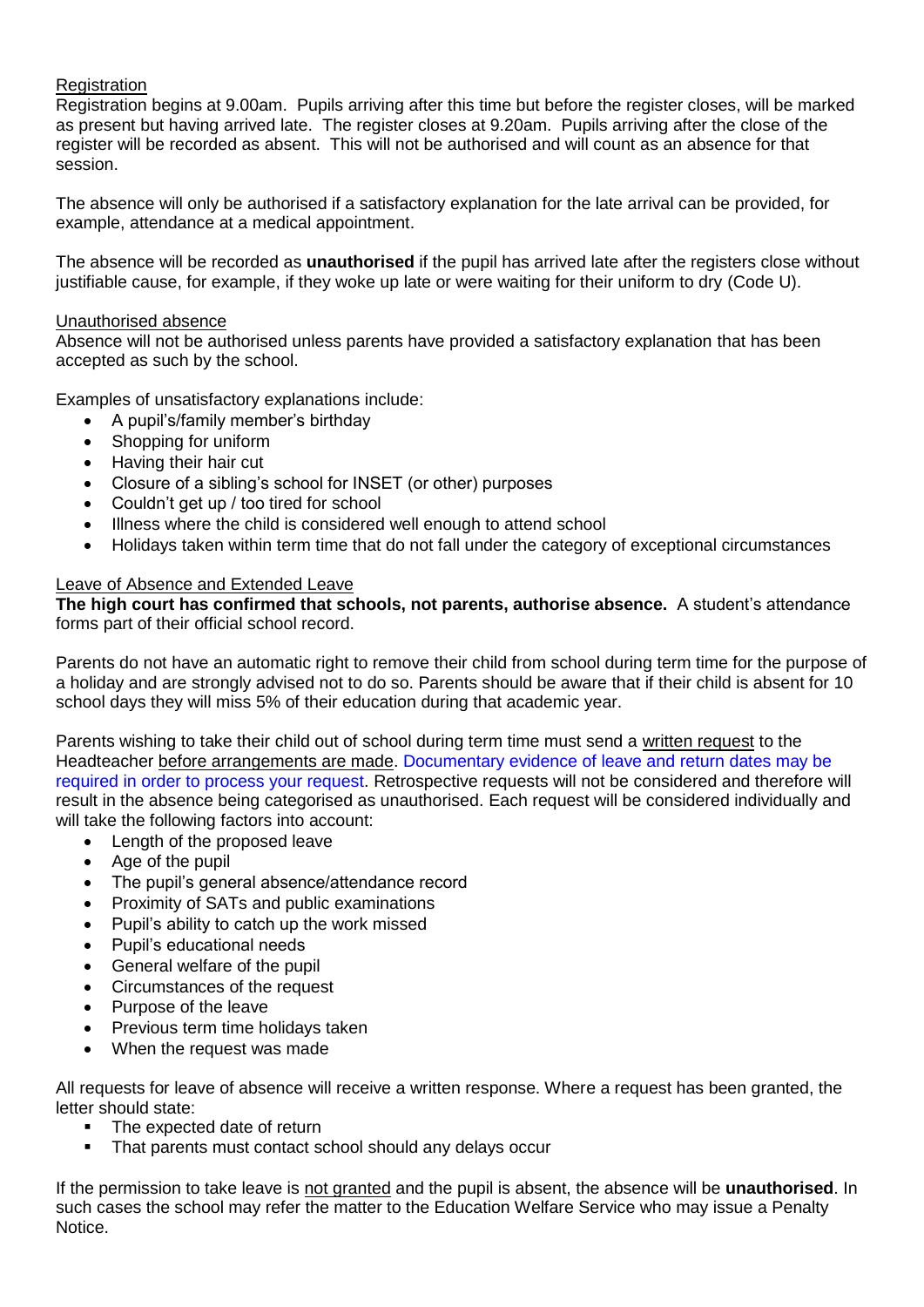## Religious Observance

The Stoke Poges School acknowledges the multi-faith nature of British society and recognises that on some occasions, religious festivals may fall outside school holiday periods or weekends and that this necessitates a consideration of authorised absence or special leave for religious observance. (Code R)

It is reasonable for a parent to allow their children not to attend school on any day of religious observance if recognised by the parent's religious body.

Parents are requested to give advance notice to the school if they intend their child to be absent.

However, in the interests of fulfilling the academic requirements of the school and limiting the authorised absence rate of the school, it is identified as reasonable that no more than one day be designated for any individual occasion of religious observance/festival and no more than three days in total in any academic year. Absence in excess of this will be categorised as unauthorised.

#### Traveller Absence

The aim for the attendance of Traveller children, in common with all other children, is to attend school as regularly and as frequently as possible.

To protect Traveller parents from unreasonable prosecution for non-attendance, the Education Act 1944, section 86, states that a Traveller parent is safe from prosecution if their child accrues 200 attendances (i.e. 200 half days) in a year. Traveller absence (Code T) is acceptable only when the family is engaged in a trade or business that requires them to travel and when the child is attending school as regularly as that trade permits.

It does not mean that part-time education for Traveller children is legally acceptable, nor does it relieve parents of their duties to ensure that their children are receiving suitable education when not at school. When in or around Buckinghamshire, if a Traveller family can reasonably travel back to their base school (see below) then the expectation is that their child will attend full-time.

The Stoke Poges School will be regarded as the base school if it is the school where the child normally attends when they are not travelling. However, the pupil must have attended in the last 18 months. Traveller children can register at other schools temporarily whilst away from their base school. In such cases, the pupil's school place at Stoke Poges School will be kept open for them whilst travelling. This is to protect them from unfairly losing their place at their school of usual attendance.

The school will authorise absence of Traveller children if we are satisfied that a family is travelling and has given indication that they intend to return.

Traveller children will be recorded as attending an approved educational activity when:

- The child is on roll and attending another visited school
- Undertaking supervised educational activity under the jurisdiction of another Local Authority's Traveller Education Service
- The child is undertaking computer-based distance learning that is time evidenced

Where Traveller children are registered pupils at a school and are known to be present either at a site (official or otherwise) or in a house and are not attending school, the absence will be investigated in the same way as for any other pupil.

## **5. Deletions from the Register**

In accordance with the Education (Pupil Registration) (England) Regulations 2006, pupils will be deleted from the register only when one of the following circumstances applies (and the LA must be notified):

- The school is replaced by another school on a School Attendance Order
- The School Attendance Order is revoked by the Local Authority
- The pupil has ceased to be of compulsory school age
- Permanent exclusion has occurred and procedures have been completed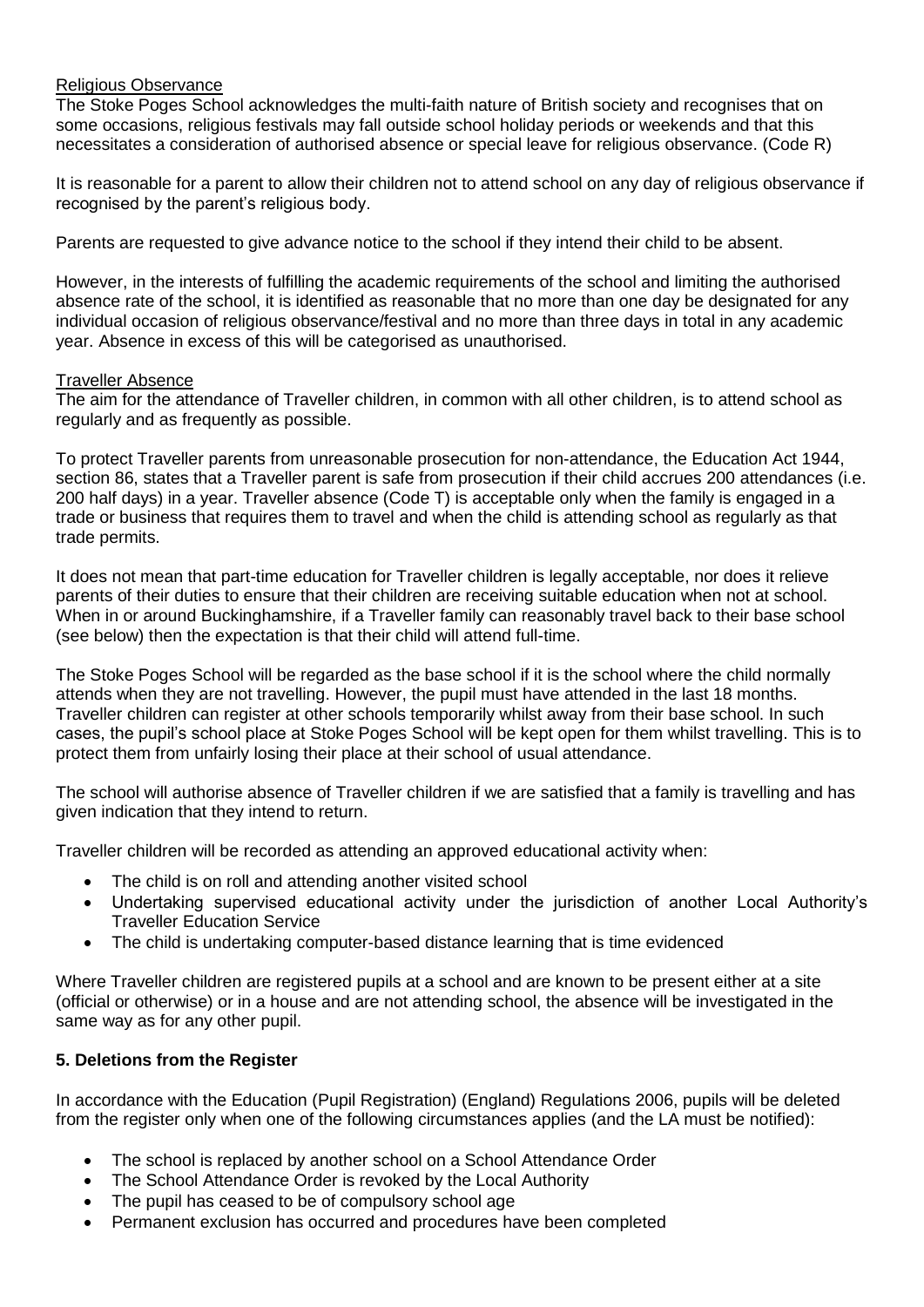- Death of a pupil
- Transfer between schools
- When a parent informs the school in writing that the pupil is to be withdrawn to be educated outside the school system
- Failure to return from an extended holiday after both the school and the local authority have tried to locate the pupil
- A medical condition prevents their attendance and return to the school before ending compulsory school-age
- In custody for more than four months (in discussion with The Youth Offending Team)
- 20 days' continuous unauthorised absence have elapsed and both the Local Authority and school have tried to locate the pupil
- A pupil has left the school but it is not known where he/she has gone after both the school and the Local Authority have tried to locate the pupil

The Stoke Poges School will follow Buckinghamshire Council's Children Missing Education Protocol when a pupil's whereabouts is unknown.

## **6. Roles and Responsibilities**

The Stoke Poges School believes that attendance is primarily the responsibility of parents/carers. However, improved school attendance can best be achieved if it is viewed as a shared responsibility of the school staff, governors, parents, pupils and the wider school community.

The Stoke Poges School will:

- Actively promote the importance and value of good attendance to pupils and their parents
- Form positive relationships with pupils and parents
- Contribute to a whole school approach which reinforces good school attendance; with good teaching and learning experiences that encourage all pupils to attend and achieve
- Comply with the Education Regulations, England 2016 and other attendance related regulations
- Implement systems to report, record and monitor the attendance of all pupils, including those who are educated off-site
- Analyse attendance data to identify causes and patterns of absence
- Contribute to the evaluation of school strategies and interventions
- Work with other agencies to improve attendance and support pupils and their families
- Document interventions used to a standard required by the Local Authority should legal proceedings be instigated
- Record all absence letters and communications on CPoms

Parents have a legal responsibility to ensure that their children attend school regularly and punctually. We request that Parents will:

- Talk to their child about school and what goes on there. Take a positive interest in their child's work and educational progress
- Instil the value of education and regular school attendance within the home environment
- Encourage their child to look to the future
- Contact the school if their child is absent to let them know the reason why and the expected date of return. Follow this up with a note where possible.
- Ensure that their child arrives at school on time
- Try to avoid unnecessary absences. Wherever possible make appointments for the doctors, dentists etc. outside of school hours
- Ask the school for help if their child is experiencing difficulties
- Inform the school of any change in circumstances that may impact on their child's attendance
- Support the school; take every opportunity to get involved in their child's education, form a positive relationship with school and acknowledge the importance of children receiving the same messages from both school and home
- Encourage routine at home, for example, bed times, home work, preparing school bag and uniform the evening before
- Not keep their child away from school to go shopping, to help at home or to look after other members of the family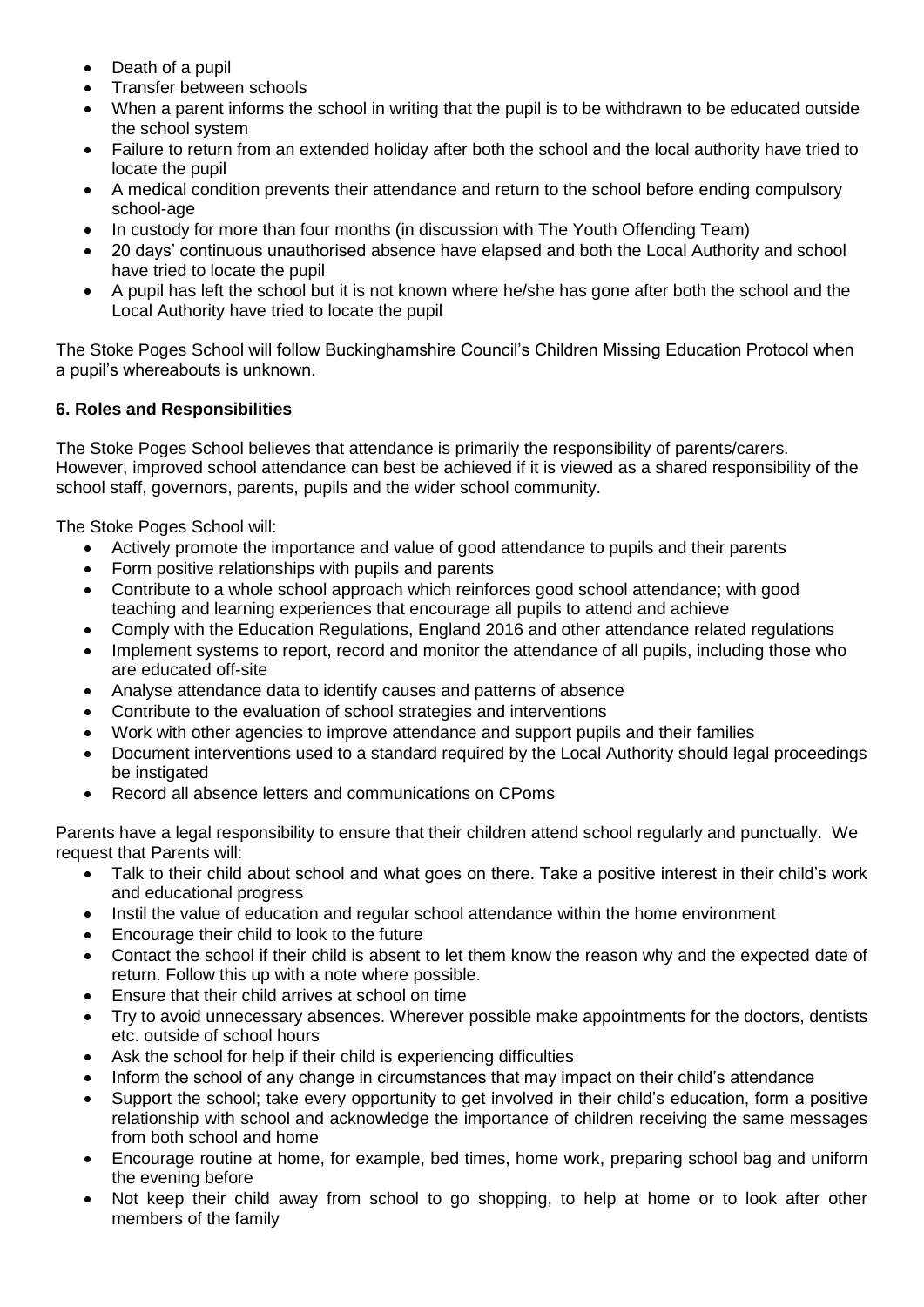• Avoid taking their child on holiday during term-time. Where this is unavoidable, send a written leave request to the Head Teacher in advance of booking the holiday.

## **7. Using Attendance Data**

All pupils' attendance will be monitored and will be shared with the Local Authority and other agencies if a pupil's attendance is a cause for concern.

At the beginning of each half term the Attendance Administrator will provide the Headteacher with attendance data for every child in the school. The list will be presented in numerical descending order with the highest attendees at the top.

Pupil attendance is reported to parents termly using a traffic light system below:

**Red – Danger Zone – Below 90% Amber – At Risk Zone – 91% to 95% Green – Safety Zone – 96% to 100%**

This pupil level data will be used to trigger school action as set out in the escalation of intervention (Appendix 1).

Attendance data will also be used to identify emerging patterns and trends to inform whole school strategies to improve attendance and attainment.

The Stoke Poges School will share attendance data with the Local Authority as required. All information shared will be done so in accordance with the Data Protection Act 1998.

## **8. Support Systems**

The Stoke Poges School recognises that poor attendance is often an indication of difficulties in a child's life. This may be related to problems at home and or in school. Parents should make school aware of any difficulties or changes in circumstances that may affect their child's attendance and/or behaviour in school, for example, bereavement, divorce / separation. This will help the school identify any additional support that may be required.

We also recognise that some pupils are more likely to require additional support to attain good attendance, for example, those pupils with special educational needs, those with physical or mental health needs, migrant and refugee pupils and children looked after.

The school will implement a range of strategies to support improved attendance. Strategies used will include:

- Discussion with parents and pupils
- Referrals to support agencies
- **•** Friendship groups
- Reward systems
- Additional learning support
- Behaviour support
- Reintegration support packages

Support offered to families will be child centred and planned in discussion and agreement with both parents and pupils.

## **9. Legal Sanctions**

Where intervention fails to bring about an improvement in attendance, The Stoke Poges School will notify the appropriate external agencies.

The school may invite parents to attend a Parenting Contract Meeting and issue a formal warning of a Penalty Notice.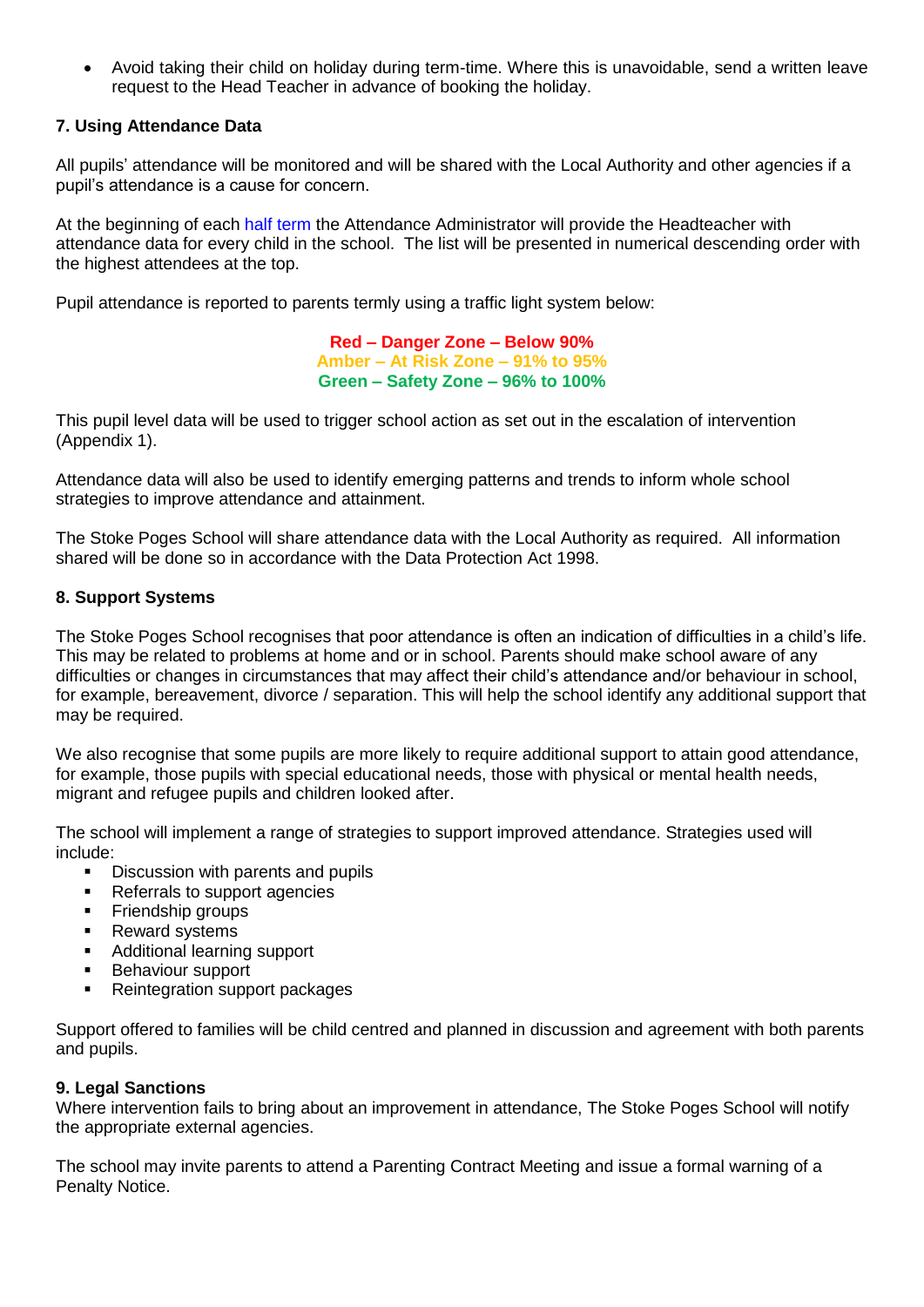Parenting Contracts (Anti Social Behaviour Act 2003) A Parenting contract is a voluntary agreement between the school and the parent, it can also be extended to include the child and any other agencies offering support to resolve any difficulties leading to improved attendance.

The contract will outline attendance targets and will detail agreed actions that will help to achieve the target. The contract will be reviewed regularly.

The contract can be used as evidence in a prosecution should irregular attendance continue.

Penalty Notices (Anti-Social Behaviour Act 2003) Penalty Notices will be considered when:

- Intervention has failed to bring about improvement and further unauthorised absence has occurred following written warning to improve
- A pupil has taken leave of absence i.e. for the purpose of a holiday in term time and the absence has not been authorised by the school

A penalty Notice gives the parent the opportunity to avoid a prosecution. A £60 fine, per parent/carer, per child must be paid within 21 days. The fine increases to £120 per parent/carer, per child if paid after 21 days within 28 days of the date the Notice was issued.

Failure to pay the Penalty Notice may result in a prosecution under Section 444 of the Education Act 1996.

Prosecution: The school will provide the Local Authority with evidence required for a prosecution under Section 444 of the Education Act 1996. This is to ensure that parents realise their own responsibilities in ensuring attendance at school and most importantly about returning children to education.

| Headteacher                               | <b>Date</b> |  |
|-------------------------------------------|-------------|--|
| <b>Chair of Governing</b><br><b>Board</b> | <b>Date</b> |  |